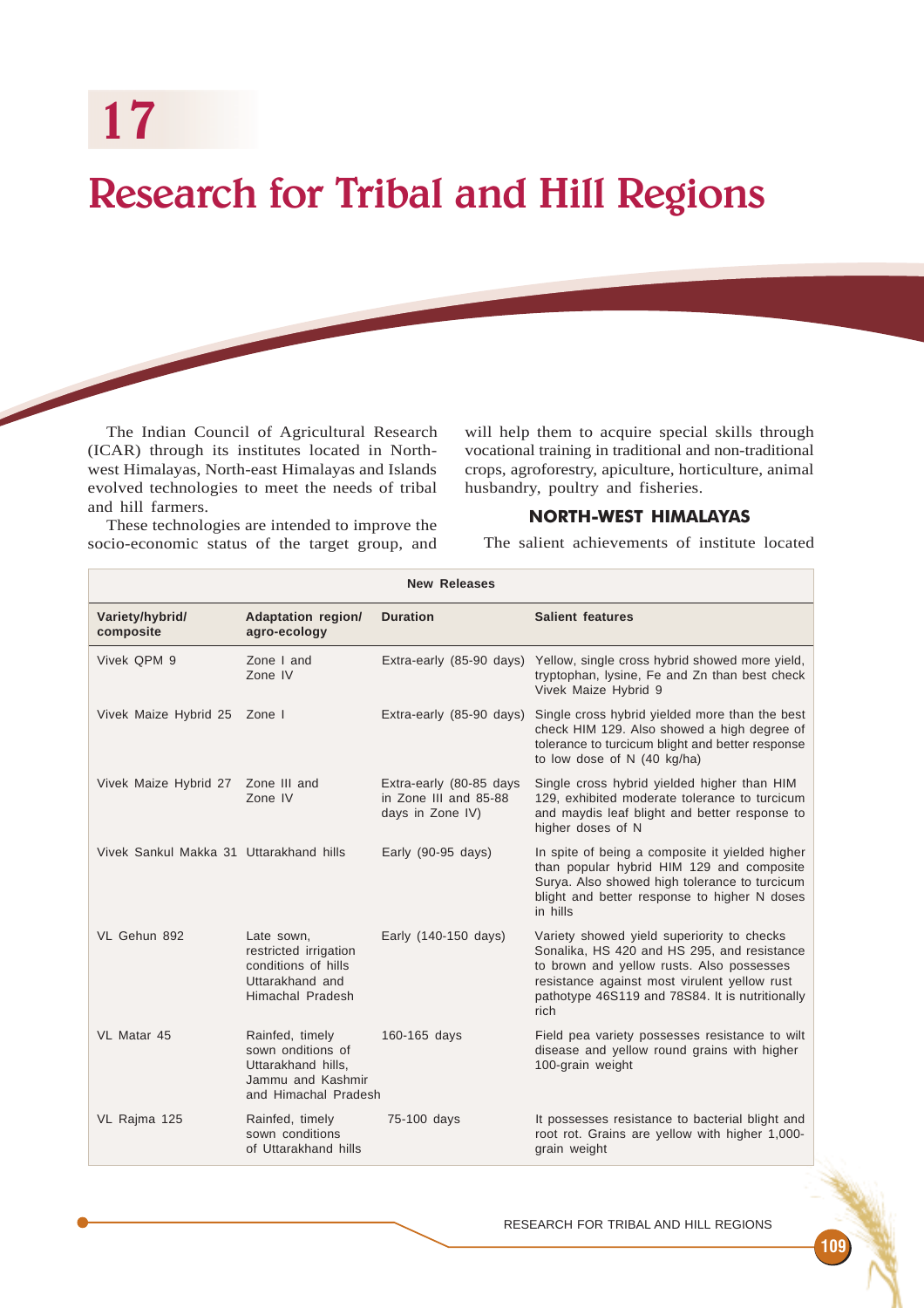in North-west Himalayas are:

## Varietal release

Seven varieties/hybrids/composite of crops were released for different agro-climatic regions of country.

## Seed production

Around 23.2 tonnes breeder seed of 47 released varieties/inbred lines was produced. A total of 20.2 tonnes breeder seed was supplied to different seed-producing agencies to take up further multiplication. Besides, 1.57 tonnes nucleus seed of 35 released varieties was also produced.

## High frequency plant regeneration

A robust callus induction and high frequency plant regeneration system was observed from the mature seed-derived nodes in VQL 2, parent of recently developed QPM hybrid, Vivek QPM 9.

The regeneration frequency was more than 25%. The healthy plantlets were grown in greenhouse.

## Cold-tolerant plant growth-promoting bacteria

More than 1,000 cold-tolerant bacteria were isolated from the rhizosphere, rhizoplane, endorhizosphere and phylloplane samples collected from high altitude areas (1,800 to 3,800 m amsl) of Uttarakhand, with greater diversity among the isolates from Garhwal region compared to Kumaon region.

Almost all cold-tolerant isolates possessed more than two low molecular weight plasmids,



Diversity of cold-tolerant bacteria from North-West Himalayas

while high molecular weight plasmids were detected in few isolates. The 16S rRNA gene of plant growth-promoting bacterial isolates from high altitudes were sequenced at IMTECH, Chandigarh. The sequences were deposited at GenBank, USA and their accession numbers were obtained.

# SUCCESS STORY

## Cultivation of off-season cauliflower

A system of off-season cauliflower cultivation in mid-hills, which includes growing of seedlings in polyhouses during November-December followed by transplanting in open fields in January, was developed by the Institute. With this cultural manipulation, the crop is ready to be harvested by the end of March, when cauliflowers are not at all available in the market. Twenty-five farm families in two clusters of villages of Champawat district followed this practice and got an average yield of 17 tonnes/ha with a curd size of 0.75 to 1.50 kg. With such a production, farmers got an earning of about Rs 2.0 lakh/ha. Thus off-season cultivation of late cauliflower has become highly remunerative for the hill farmers.

# SUCCESS STORY

#### Water harvesting and surface storage in Darim village, Uttarakhand

Supplemental irrigation is necessary to maintain the soil-moisture regime at optimal level for obtaining higher production. The geographical limitations and terrain conditions indicate possibilities of small water harvesting tanks, which can be well integrated with the hill farming system and household.

Water resources of  $2.417 \text{ m}^3$  were developed at the farmers' fields under the outreach activities of the institute located at Almora, in two clusters of villages, namely Bhagartola (Almora district) and Darim (Nainital district). In village Darim 52 tanks were made. The capacity ranged from 10  $m<sup>3</sup>$  to 288.75 m<sup>3</sup>. Nearly one-third LDPE tanks (17) have capacity of 10 to 15 m<sup>3</sup> because of the smaller size of terraces and land holdings of the farmers. Twenty-seven poly-tanks are of 15-30  $m<sup>3</sup>$  size and eight tanks above 30  $m<sup>3</sup>$  capacity.



The aerial view of tanks in Darim cluster is partially shown. The image was captured from web resources and the waterharvesting tanks were located in the present scene

The harvested water, when utilized through micro-irrigation system for cultivation of vegetable pea and French bean resulted in pod yield of 12.8 tonnes and 10.5 tonnes/ha, respectively, and provided annual return of more than Rs 1.75 lakh/ ha, with a benefit:cost ratio of 2.32. The payback period for water resources development came to be 3.35 years, considering the internal rate of return being 27%. Moreover, the use of microirrigation saved harvested water up to 40%.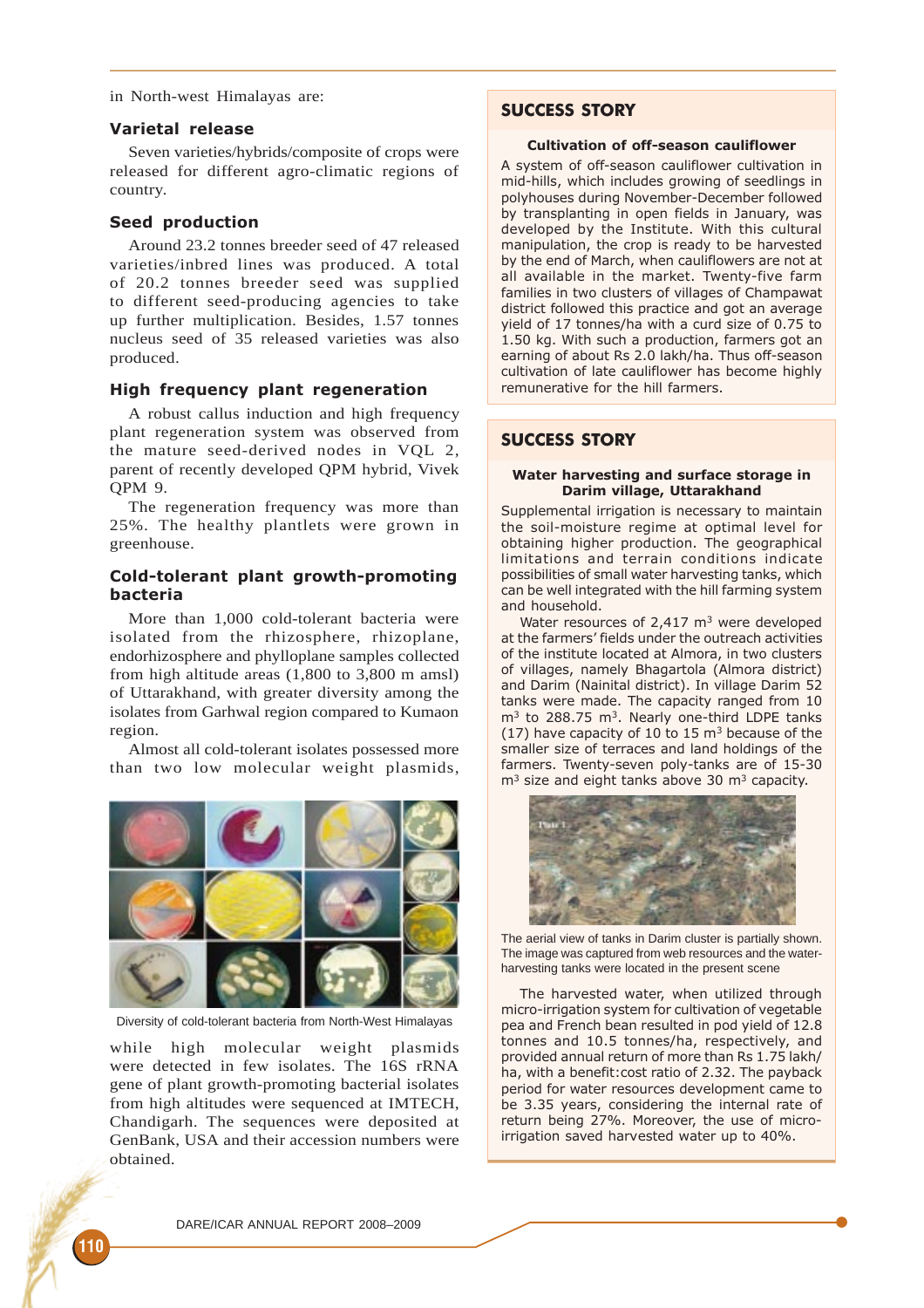# SUCCESS STORY

#### Integrated pest management

The IPM technology developed at the Institute was propagated amongst farmers in four blocks of Almora district (Hawalbagh, Tarikhet, Takula and Dauladhevi) during 2004-05 to 2006-07. The technology adopted by 480 farmers in 972 fields (19.44 ha area) of 200  $m^2$  each in six vegetable crops. As a result, germination in IPM-treated plots significantly improved (60-90%), being 20-30% higher than the local practice. Motivated by application of the bioagents Trichodermaharzianum using vermicompost as a delivering medium, the farmers prepared 84 tonnes vermicompost in 347 vermipits and applied it in the IPM fields.

The IPM adopting farmers realized higher yield of vegetables 20, 25, 15, 16.5, 20 and 14.5 tonnes/ha in bean, tomato, capsicum, cauliflower, cabbage and vegetable pea, respectively, which was 30-70% more than the local practice. Improved yield with reduced pesticide load through bio-intensive approach of IPM has become popular among the farmers. Encouraged by the success of IPM technology in getting healthy crop with higher yields, 43 farmers planted vegetable pea adopting IPM technology in the village Tipola Sera of Tarikhet block, where they obtained 65% higher pod yield (20 tonnes/ha). These farmers earned more than Rs 2 lakh/ha by selling their produce @ Rs 12-14/kg.

## NORTH-EAST HIMALAYAS

The research work carried out at the institute located in North-East Himalayas includes:

#### Promosing genotype of Indian bean

RCDL 10, A bush type, photo-insensitive, short duration, high-yielding genotype of Indian bean (*Dolichos lablab*) tolerant to aphids, leaf spot and powdery mildew disease was identified for NEH Region. It has yield potential of 14-15 tonnes/ha and can be grown from April to November at a spacing of 80 cm  $\times$  40 cm. First harvesting can be done 75 days after sowing. Average pod weight is 4.0- 4.5 g and pod yield varies from 95 to 100 g/vine.

## High yielding crossbred cattle

The productive and reproductive performance of Holstein-Friesian (HF) crossbred cattle having around 75% HF blood was assessed for eight years in North-eastern Region of India. The milk yield/ lactation (litre), lactation length (days), milk yield/ day (litre), milk yield/day in first 300 days (litre), age at first calving (days), calving interval (days), dry period (days), and days open (days) were  $3,423 \pm 134, 390 \pm 16, 9.2 \pm 0.43, 11.7 \pm 0.45,$ 811  $\pm$  29.7, 437  $\pm$  19, 50.4  $\pm$ 4.14 and 155  $\pm$ 18.15 respectively. The results indicated that milk

#### Rare and endemic butterflies of north-east India

Out of 125 butterfly species identified for the first time from North-Eastern Region of India, the following were found rare and endemic to the region.

Northern jungle queen (Sticopthalma camadeva camadeva): It is a large butterfly, found in thick forests at an altitude of 800 m in Arunachal Pradesh and its larva feeds on bamboo.

Green duke (Euthalia sahadeva sahadeva): It is found in mid-altitude of about 1,800 m in Manipur, and its larva is a pest of Quercus sp.

Tawny rajah (Charaxes polyxena hierax): An active and stout butterfly confined to thick forest areas of Meghalaya. It is a polyphagous larva, feeds on Tamarindus indicus, Aglaia elaeagnoidea, Saccopetalum tomentosum.

Dark archduke (Adolias khasiana khasiana): It is a black butterfly found below 1,800 m altitude in Meghalaya.

production under climatic conditions of NE region can easily be increased by rearing HF dairy cattle.

## A technique for identification of meat species

Species-specific DNA markers for pig, chicken, duck and pigeons were developed and validated by cross checking with the other meat species such as cattle, sheep, goat, rabbit, chicken, duck, pigeon and turkeys. The DNA markers developed can help identify the species of raw as well as cooked meat of the species mentioned. This process of identification is simple, economical and quick as compared to the PCR-RFLP method of species identification.

#### ISLANDS

The research findings of the institute located in Islands are:

## Rice

At the Bloomslade research farm, long-duration varieties (Gayatri, Savitri, Ranjit and Varshadhan) performed better than medium-duration Taichung Sen Yu. Among long-duration varieties, Ranjit recorded highest grain yield followed by Savitri, Varshadhan and Gayatri. In farmers' fields also, long-duration varieties gave significantly higher grain yield than long-duration C 14-8 in spite of minimal management practices adopted by the farmers.

## Azolla : a feed substitute for poultry

*Azolla* can be supplemented for backyard poultry along with other foodgrains and kitchen waste. *Azolla* supplementation did not have any adverse effect on egg production, and showed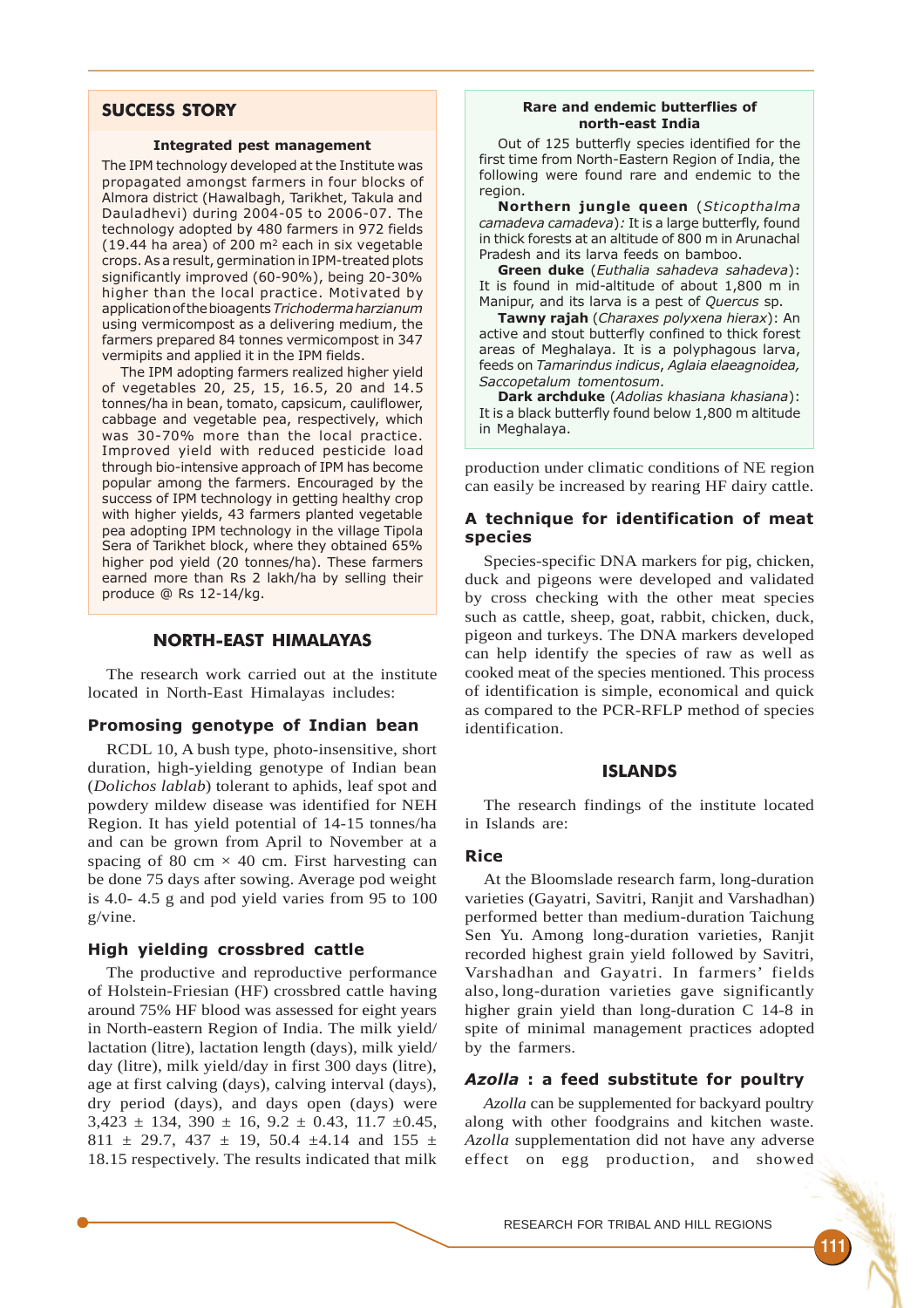# SUCCESS STORY

#### Integrated watershed management for livelihood security of shifting cultivation areas of Nagaland

In Peren district of Nagaland, integrated watershed development programme was taken up covering an area of 1,032 ha during 2003-04. The watershed area comprised 40 villages having population of 28,680. To operate the scheme, 1,016 self-help groups (SHGs) were formed under the banner of Union Cooperative Societies (UCOS) – Peren, Jalukie. Passion fruit, maize, turmeric and ginger were selected as the priority crops for cultivation within the watershed area. About 610 SHGs are involved in passion fruit cultivation in an area of 212 ha, whereas maize is being cultivated in an area of 105 ha involving 386 SHGs. The UCOS is cultivating these two commodities since last 3 years. The upper ridges of the area were rehabilitated through agroforestry interventions to produce biomass for firewood and timber, besides soil and water conservation. Around 76 ha area was covered with banana, pineapple, cashewnut, Assam lemon, guava, jackfruit and litchi under agri-horticultural land-use system. The institute-released turmeric variety (RCT 1) is also being commercially cultivated by the farmers in an area of 100 ha since last year.



Integrated watershed management in shifting cultivation areas of Nagaland



Increased population of Vanaraja poultry birds

Five hundred poultry birds (Vanaraja breed) were distributed to 30 SHGs, covering 27 villages in 2004- 05. The bird population has now gone up to 4,000 by which 800 farmers were benefited through the distribution system being adopted by UCOS. Thirty-six piglets of improved breed (Large Black X) were also distributed to 20 SHGs and, as of now, 90 SHGs are rearing the improved breed of pig covering 40 villages. Besides, in 2007, UCOS has sold 400 quality piglets to Wokha district of the state. In fishery sector, UCOS in collaboration with the ICAR is adopting integrated fish farming system with duck and fish in an area of 3.6 ha. The fish productivity has increased from 1.2 tonnes/ha to 5.4 tonnes/ha by adopting integrated fish farming system. An employment of 43,500 man-days was generated during the last 4 years under different activities taken up in the watershed area.

During 2002-03, the total area under shifting cultivation in the watershed area was 512 ha, which has come down to 31 ha during 2007-08. The integrated watershed development programme taken up by the ICAR has helped the farmers in reducing shifting cultivation and reap benefits of settled cultivation.

immunoregulatory role in poultry. It is highly palatable in both growing and laying quails. *Azolla* supplementation in quails @ 10-20 g/bird/day could replace 21.7-30% concentrated feed. The technology of *Azolla* feeding was successfully transferred to the farmers' fields and they have started supplementing *Azolla* in the quail feed up to the age of marketing.

# Coconut husk burial for round-theyear vegetable production

The areas, which are close to the sea and left as a fallow due to the clayey soils and seawater entry in subsoil during high tide after tsunami, can be effectively converted into cultivable land by a raised bed method. In this, beds are raised to a height of 30 cm from the ground level. Coconut husks which are thrown as waste are chopped and covered over the beds as a layer. Above this layer, soil mixed with compost is applied before growing crops. Highvalue vegetable seeds and seedlings are taken on the surface of the raised beds. This facilitate survival of vegetable crops against the continuous and heavy rains and rise in the level of seawater. Coriander, capsicum, okra, tomato, French beans etc. can be taken on the beds, whereas *Tagetes* and swamp cabbage in furrows. An average net profit of about Rs 3.8 lakh can be obtained. These treatments also increased pH to 6.88 which was earlier in the acidic range (pH 5.24).